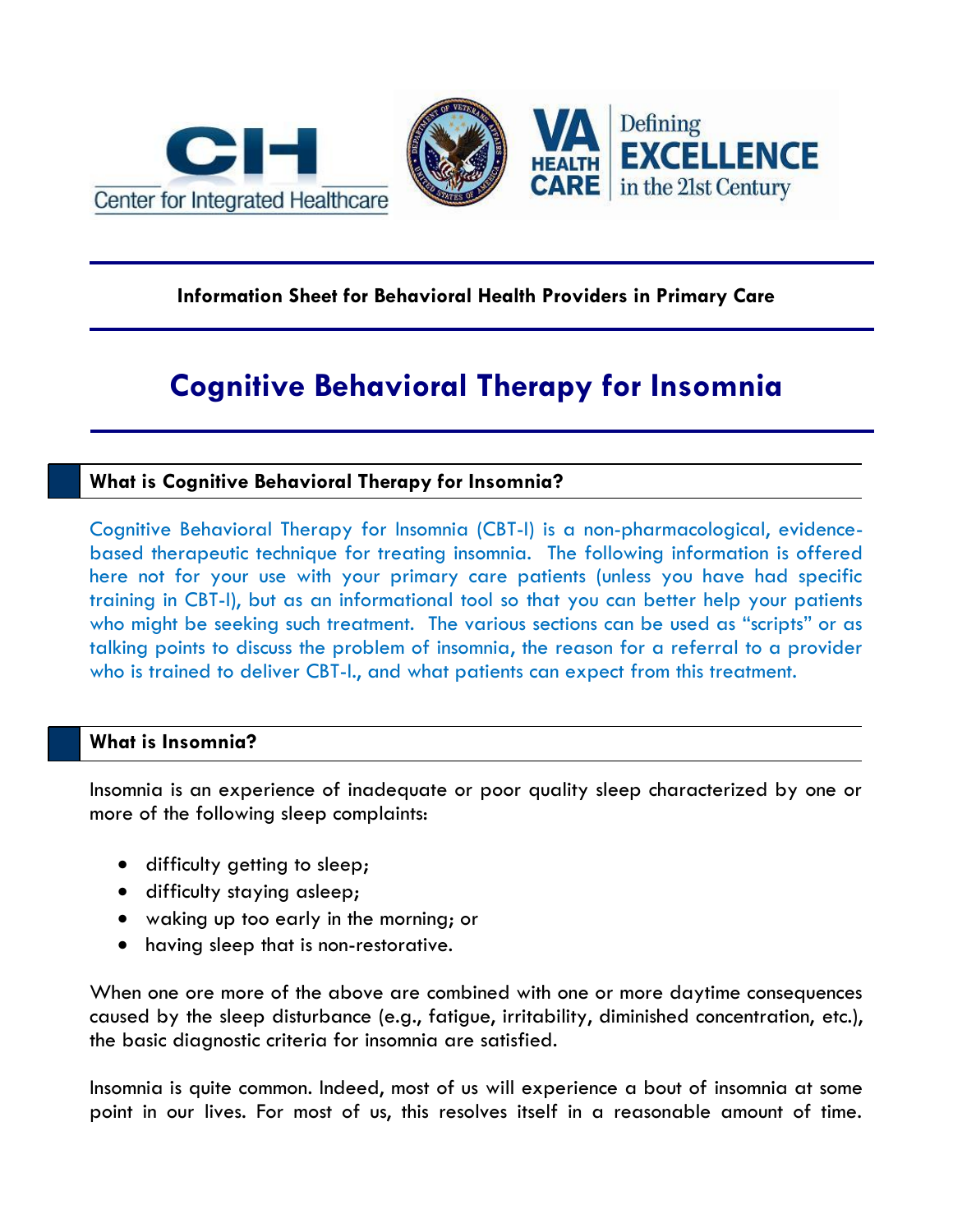However, for approximately 1 in 10 adults the problem will persist for months and even years.

## **Acute versus Chronic Insomnia**

Acute, or short-term insomnia, is often due to temporary stressors like changes in jobs, relationships, or other life circumstances. When the stress dissipates, normal sleep tends to return.

In contrast, chronic, or long-term, insomnia lasts for a month or longer. It may begin in response to a stressor, but the insomnia persists even though the stressor or event is no longer present. It is concerning because once it becomes chronic, insomnia does not typically resolve on its own.

## **Other Variations of Insomnia**

Insomnia may present on its own, which we call "primary" insomnia or may be caused by or worsened by another condition, which we call "co-morbid" insomnia. The number of possible co-morbid insomnia types is large and may include insomnia related to an ongoing medical condition, like chronic pain, or an ongoing psychological condition, like anxiety or depression. It is estimated that primary insomnia represents only about 10- 20% of all insomnias.

Whether it is acute or chronic, primary or co-morbid, insomnia may also present as a specific subtype. These subtypes are based on the nature of the sleep complaint in term of whether the difficulty is in going to sleep, staying asleep or waking up to early. The problem of simply having poor quality or nonrefreshing sleep is a fourth subtype. Some people of course may have more than one of these presentations. In chronic insomnia, the subtype may change from one to another over time.

The person who consistently takes 30, 45, 60 or more minutes to fall asleep on most nights, but generally sleeps o.k. after they have initiated sleep has sleep initiation or sleep onset insomnia. Although not always the case, such patients tend to report that either their mind and/or body remain rather active once their head hits the pillow.

Difficulty staying asleep is also called middle-of-the night or sleep maintenance insomnia. For some people there may be one long extended wake period and for others it may be several shorter, but still excessive periods of wakefulness. It can be frustrating to fall asleep in a reasonable amount of time, but to repeatedly wake around 2:00 a.m. most nights and then to keep waking at various intervals for protracted periods of time. Some people who have difficulty staying asleep may have the kind of additional worried thoughts that are present at sleep onset, though this seems to vary widely. Many people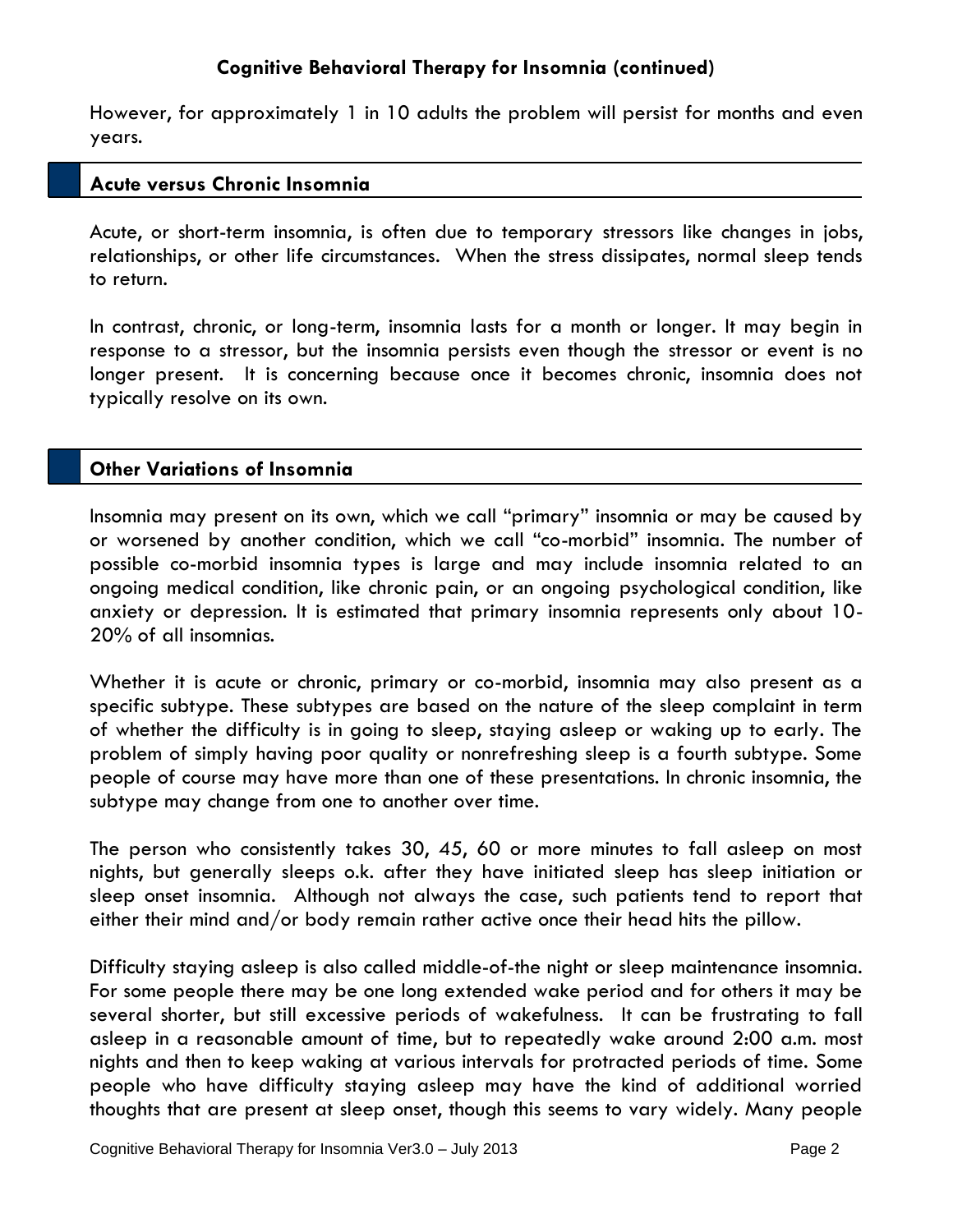however, do have the experience of feeling as though they are just not sleepy enough after they have achieved 3-5 hours of sleep and awaken in the middle of the night.

Waking early most mornings, often two or more hours before the desired wake time, and being unable to fall back asleep at all is the early morning awakening insomnia subtype. Often this is grouped with the difficulty staying asleep subtype as sleep maintenance insomnia. Although it is the least common of the subtypes, it comes with its own set of frustrations. If the desired wake time is 7:00 a.m., 4:30 is an awfully long time away from the time to get up. Staying in bed for two or more hours knowing you are unlikely to sleep is disheartening at best. Some people will choose to get out of bed and start their day. Others find this to be problematic as it is still dark out or they do not want to disturb others who may be sleeping or miss the unlikely possibility that they will return to sleep before the alarm goes off. This subtype of insomnia, seems to occur more often in older adults. This insomnia subtype may be the closest to another form of sleep disorder called circadian rhythm disorder, which has implications for the best treatment approach.

Before moving on, it is important to reiterate that someone may have more than one of these insomnia subtypes. Nonetheless, it is worthwhile to identify the types and subtypes of insomnia that may be present in order to provide the optimal treatment strategy.

## **Is CBT-I an Alternative to Sleeping Pills?**

Yes, CBT-I is an alternative to sleeping pills (whether these are prescribed or purchased over the counter without a prescription). It is also the case that CBT-I can sometimes be combined with sleeping pills in the short term. Although, many effective and safe prescription medications can help with acute insomnia and chronic insomnia, it is usually important to address the underlying causes of the insomnia, especially if those causes are not going to resolve themselves in the short term. CBT-I is a broad term to represent a set of safe and effective non-medication treatments for insomnia. They have proven to be equally as effective as medications in the short term and better in the long term.

# **Is CBT-I the Same Old List of "Sleep Do's and Don'ts" That I Have Read?**

No. While those "Do's and Don'ts" may be a starting point and can be helpful, the most effective forms of Cognitive-Behavioral Therapy for Insomnia go far beyond those simple suggestions.

#### **How is CBT-I Different?**

This type of therapy requires a high degree of training and specialization to deliver. Physicians are typically not trained in this approach. If you have been referred to a specialist for cognitive behavioral treatment of your insomnia, your health care provider believes that this approach is well-suited for you and that the provider you have been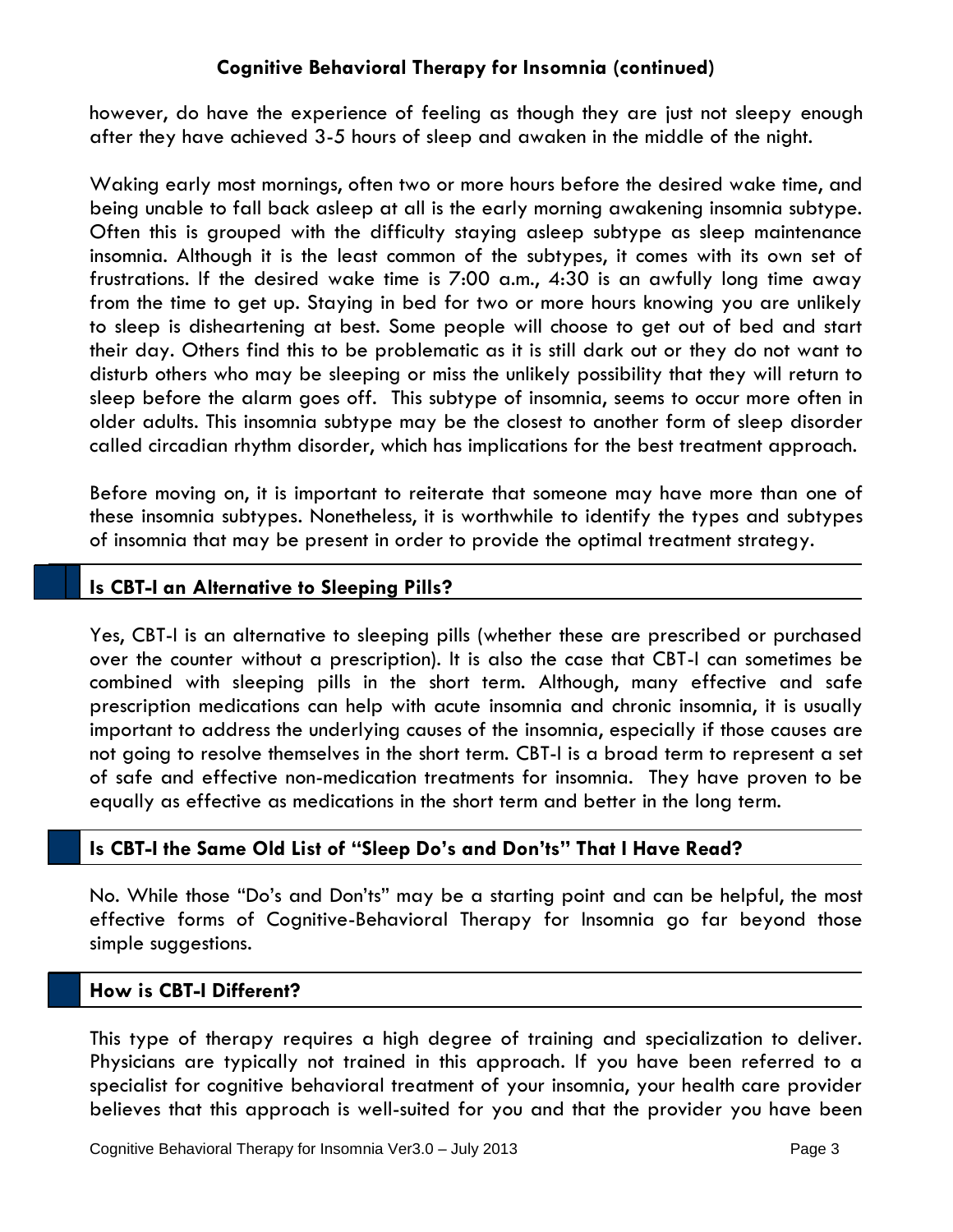referred to can deliver this treatment. The approach itself combines a number of strategies specifically designed to address the factors that contribute to chronic insomnia.

#### **Factors That Can Contribute to Insomnia**

#### **Personal Factors**

Insomnia may be caused by personal factors that people are born with or by situational factors like a stressful event, a physical condition, a psychological condition, or some types of medication.

## **Physiologic Factors**

People with insomnia tend to exhibit hyperarousal (over excitement) in a number of ways. They may feel that either their brains and/or their bodies are difficult to "turn off" at the appropriate times. In addition to this hyperarousal, someone with insomnia may also exhibit a weak sleep drive system. A third physiologic factor that can contribute to insomnia is related to the natural rhythms of sleeping and waking. It may be that an individual's sleep rhythm has become altered and/or that an individual is attempting to sleep during periods in which the body is simply not prepared to sleep. Hyperarousal, sleep-drive systems and sleep-wake rhythms may all play a role in the development or perpetuation of insomnia.

## **Cognitive Factors**

Cognitive factors refer to a person's thoughts and thinking styles. Some thoughts that people have related to sleep can be detrimental to sleep itself. These can include worry and rumination about falling or staying asleep, focusing on the potential daytime effects of poor sleep, selectively attending to noises or conditions in and around the sleep environment, or faulty beliefs about sleep in general. Any combination of these thoughts effectively serves to create cognitive arousal, which is, of course, detrimental to sleep.

#### **Behavioral Factors**

People with insomnia may engage in a number of behaviors that may make sense on the surface, but that create problems for sleep. Some of these are, in fact, maladaptive habits that are part of the dos and don'ts of good sleep (like drinking caffeine in the evening or watching T.V. in bed). Other maladaptive habits are attempts to deal with insomnia such as going to bed much earlier, staying in bed longer, or trying to nap during the day in hopes of increasing the opportunity for sleep. While this may work some of the time, on most nights it merely results in longer times awake in bed. These kinds of behaviors may actually lead to conditioned insomnia, wherein the bed and bedroom become paired with wakefulness, frustration and worry so often that the act of trying to sleep becomes a cue for the brain and body to become 'wide awake.'

## **How are these Factors addressed by CBT for Insomnia?**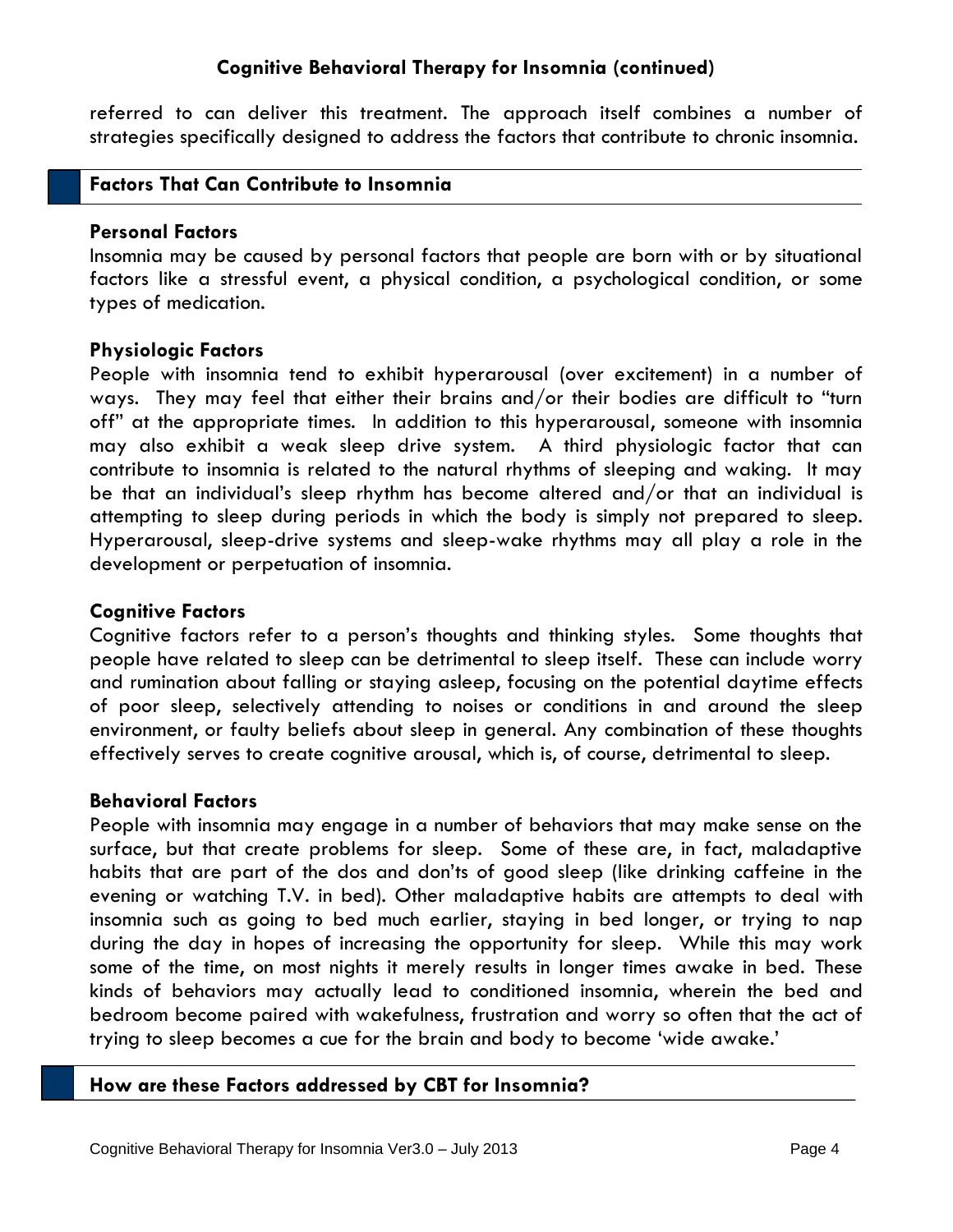CBT-I is based on two premises: that some of the personal and physiologic factors interfering with sleep can be altered and that maladaptive thoughts (cognitions) and behaviors (habits), which perpetuate insomnia, are learned and need to be "unlearned."

Treatment is tailored to the current sleep patterns and specific factors presented by the patient. Typically, the patient will meet individually (and sometimes in groups) with the insomnia specialist for anywhere from 2-3 sessions to 6-8 sessions. These sessions begin with a thorough history of the sleep problem. Sessions last from 30-90 minutes and occur weekly or bi-weekly. Once factors are identified, each one is systematically addressed with targeted interventions. Adjustments are made on a week-to-week basis, based on the response to these interventions. Although individual factors are targeted with individual approaches, these factors are often so inter-related that addressing one factor may provide benefit in other areas.

## **Addressing Personal Factors**

Some personal factors simply cannot be changed and some life events may no longer be an issue, but it is possible that other personal factors may be the focus of treatment. For instance, ongoing stress may be a specific focus of treatment, or the CBT-I therapist may work with a physician or other specialists to explore alternative medications or to address a psychological or medical condition that may not be fully treated.

# **Addressing Physiologic Factors**

Hyperarousal is addressed with a structured relaxation technique to calm the alerting system such as progressive muscle relaxation, breathing relaxation, mindfulness meditation, hypnosis or biofeedback. The sleep drive system is addressed by closely regulating sleep schedules and the amount of time devoted to sleep. This focused treatment is sometimes called 'sleep restriction' or 'sleep compression.' Sleep rhythm factors can also be addressed by re-regulating sleep schedules and by timing exposure to natural light. Bright light therapy may be used as well.

## **Addressing Cognitive Factors**

The cognitive part of CBT-I focuses on identifying and restructuring negative or disturbing thoughts that interfere with sleep. This is known as cognitive restructuring. It is a structured approach that requires practice and repeated use, but that is very effective in removing the overactive mind from the sleep equation at night and limiting the negative or stressful cognitions associated with functioning during the day.

# **Addressing Behavioral Factors**

Addressing the do's and don'ts of sleep is known as "Sleep Hygiene;" these are are methodically assessed by the therapist and those that are identified as problematic are targeted for change. In addition to Sleep Hygiene and appropriate sleep scheduling, an intervention known as "Stimulus Control" focuses on strategies to limit the amount of awake time in the sleep environment and specific instructions for how to spend that